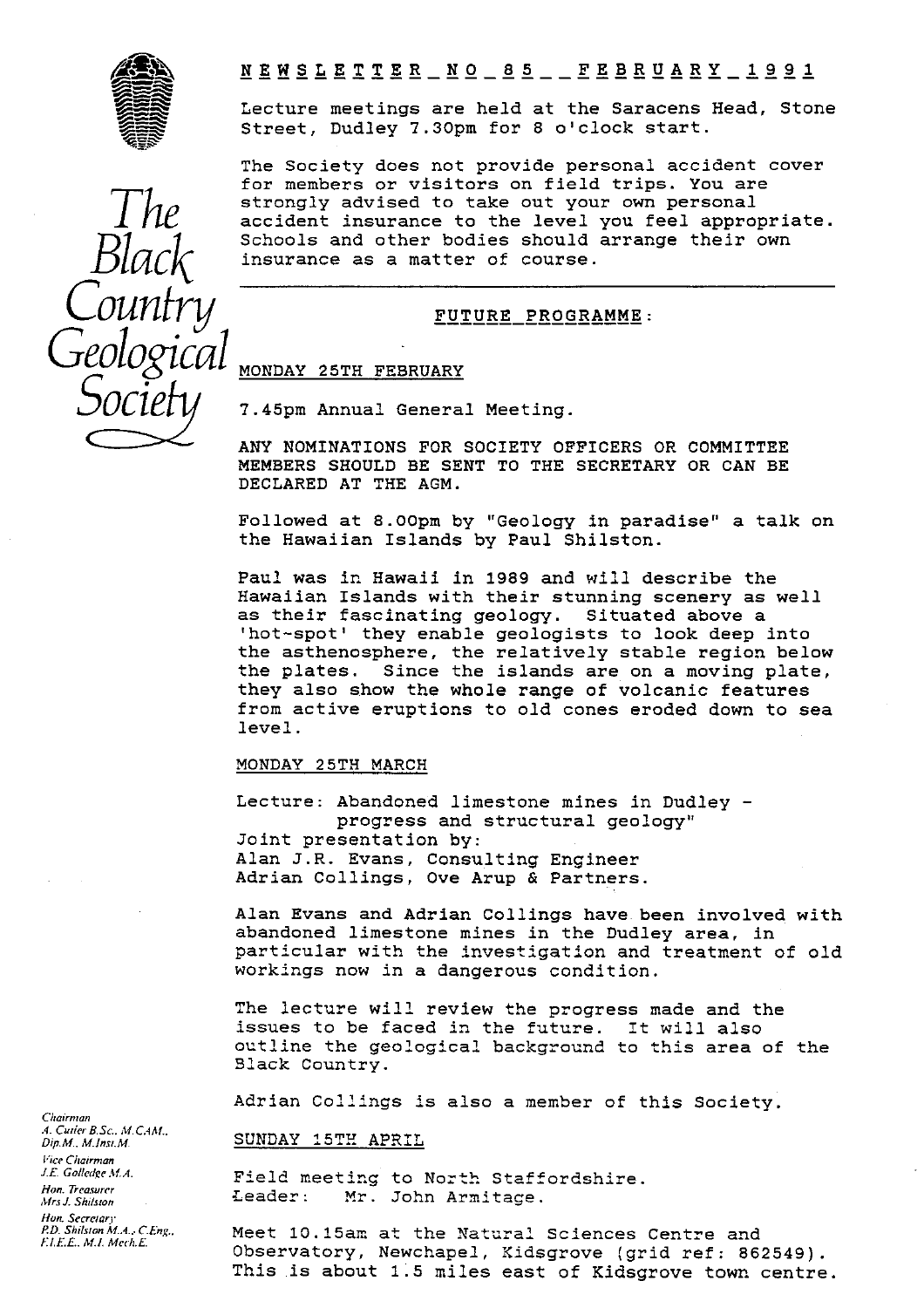A suitable route is to leave the M6 motorway at junction 16, then along the A500 eastwards for 3 miles, to its junction with the A34 (roundabout). Then north along the A34 (signed Kidsgrove) for 2 miles to traffic lights at its junction with the A50 (grid ref: 829552). At the traffic lights turn right (south-east) along the A50 (Liverpool Road) then follow the attached map. The Natural Sciences Centre is approached along a small track off Newchapel High Street.

The programme will include a tour of the Natural Sciences Centre, exposures in the Mow Cop area *including* its mineralisation and probably a visit to an opencast coal site at Biddulph. The lunch stop will probably be at the Mow Cop Inn.

John Armitage is well known in the. West Midlands for his lectures, evening classes and field trips, and can be relied on to provide a really worthwhile day out.

This is a joint meeting with our friends of Shropshire Geological Society.

### SUNDAY 19TH MAY

eserve. if day (afternoon) field meeting to Saltwells local Nature Leader: Alan Cutler. Meet 2.00pm at Saltwells Inn, Netherton (off Saltwells Road). Grid ref: 935869. It is about one mile east of the Merry Hill shopping centre.

This area has an interesting range of geological features, including Doultons Claypit with its sequence of Carboniferous strata, the canal section at Netherton showing Devonian and Carboniferous strata with an igneous intrusion, and Saltwells Wood with its old coal workings.

### MONDAY 3RD JUNE

Lecture: "Earthquakes" by Dr. I.G. Stimpson, Keele University.

It is some years since the Society had a lecture on a geophysics subject, so we are glad to welcome Dr. Stimpson to update us on recent developments. His lecture will cover the subject of earthquakes in general and will review current developments.

leele University. He gained a PhD for his research on earthquakes and . Stimpson is an Earthquake Seismologist in the Geology Department at his particular interest is in studying the origin of deep earthquakes, visiting Turkey, Chile and Brazil in the course of his work.

### FRIDAY 14TH - SUNDAY 16TH JUNE

Weekend field meeting to North Devon coast. Based at Barnstaple. Leader: Michael Bamlett, Birbeck College, University of London.

The field meeting will examine coastal rocks and scenery between Westward Ho! and Baggy Point.

Cost £20 (not including accommodation) for Friday evening to Sunday. An additional whole day with the leader for a surcharge of  $£5$ .

FURTHER DETAILS AND BOOKING FORM AT THE END OF THIS NEWSLETTER.

## MONDAY 24TH JUNE

Evening field meeting - "The building stones of Birmingham". Leader: Paul Shilston. Meet: 7.00pm at *the* Hall of Memory, Broad Street, Birmingham.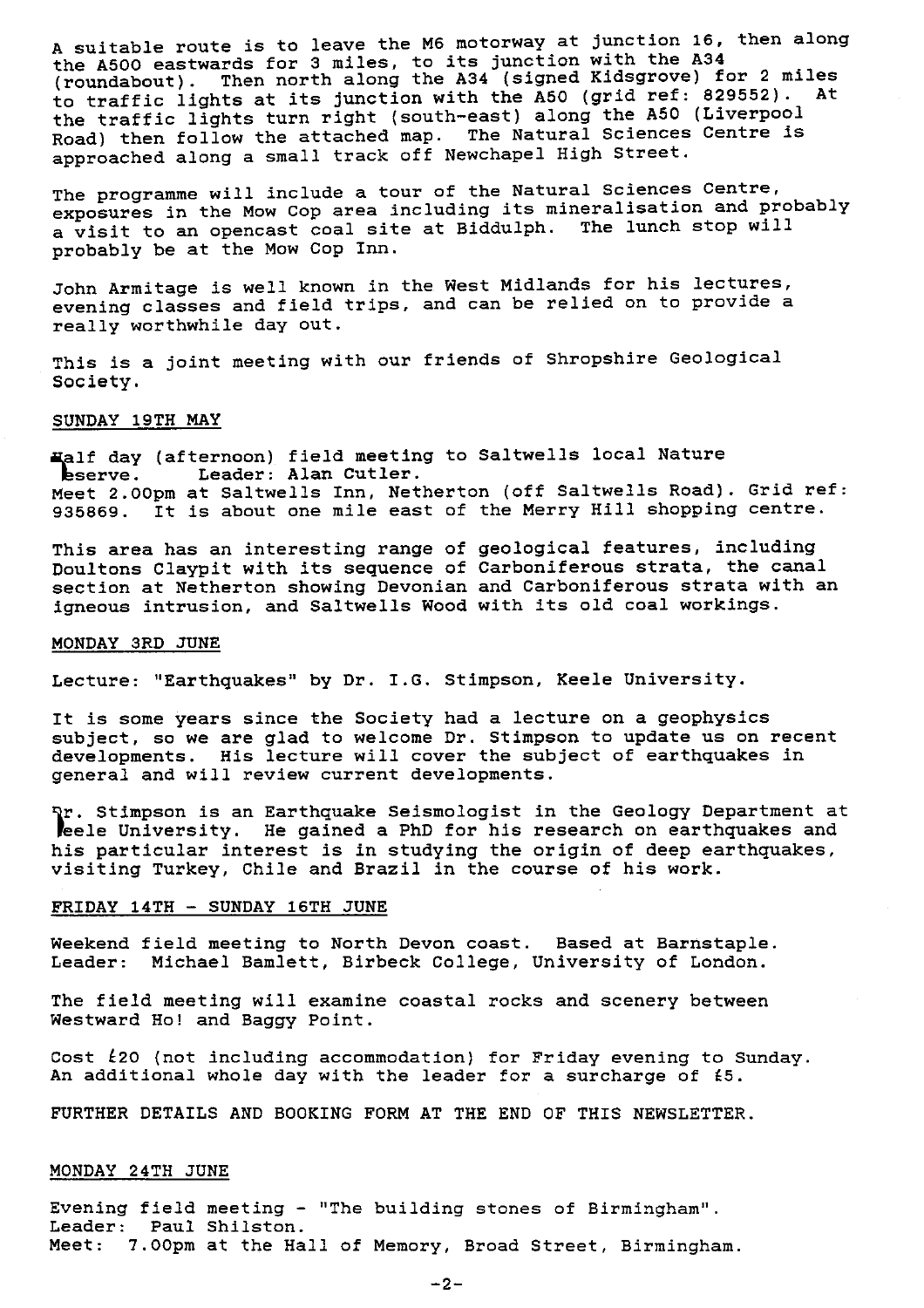**A** guided walk in the city centre, looking at the various types of building stones used in some of the important public and commercial buildings including recent buildings and the new Convention Centre.

### SUNDAY 22ND SEPTEMBER

Field meeting to Cross Hands Quarry and Sharps Hill Quarry, near Chipping Norton, Oxfordshire. Leader: John Crossling, Keeper of Geology, Warwickshire Museum.

Meet 11.00am at Cross Hands Quarry next to Cross Hand pub. (Grid ref: 269290). The quarry is on the A44 road, about 4 miles west of Chipping Norton.

OCTOBER Lecture.

NOVEMBER Field meeting.

MONDAY 2ND DECEMBER

Lecture: Geology in South Africa by Malcolm Callow.

.7, ONDAY 13TH JANUARY 1992

Lecture: W.J. Harrison (1845-1908). Birmingham geologist and photographer. A historical lecture illustrated by Harrison's own photographs.

Lecturer: Peter James, local studies Archivist, Birmingham Central Library.

## EDITORIAL

### THANKS AND FAREWELL

Andrew Rigby has been a member of the BCGS for over six years but will soon be leaving to take up a new educational appointment elsewhere. We are very grateful for the help Andrew has given the Society during that lime, in many various ways. We wish him and his family every success in their move.

For the last three years Andrew has been editor of the newsletter and the December 1990 issue was the last one that he edited. We are therefore looking for someone to take over this job.

The duties involve seeking out and assembling items for the newsletter. They do not involve producing the material, which is largely provided by others. Anyone who is interested is asked to contact the Chairman or Secretary.

# 15th Anniversary Dinner - Saturday 30th November

A group of members and friends assembled in the Hampton Room on the Birmingham University campus for a dinner to celebrate fifteen succesful years of the Black Country Geological Society.

The speaker was Dr. Beverly Halstead, President of the Geologists Association, and we were also pleased to welcome, among others, Professor Hawkes, head of the School of Earth Sciences, Birmingham University, and Colin Reid, Keeper of Geology, Dudley Museum.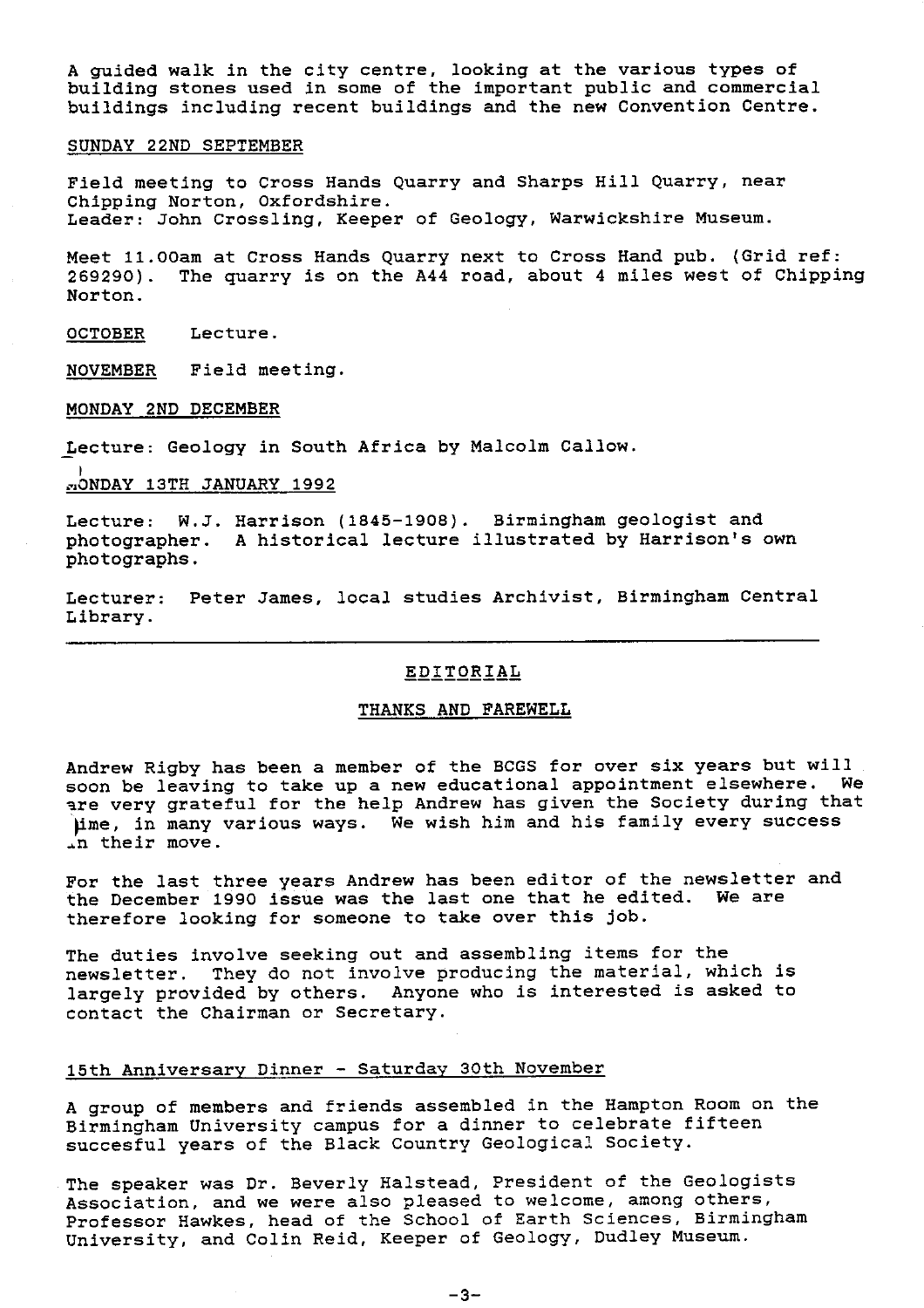In his speech Dr. Halstead congratulated the Society on its success. He went on to outline his ideas of widening the scope of the GA so that it could act as a countrywide pressure group for geological interests, particularly when important sites are threatened by infilling or development. He hoped that local societies like the BCGS could be affiliated in some way yet still keep their independence.

It was a pleasant social occasion enjoyed by all and we were particularly fortunate that we avoided the snow and blizzards which blacked out all functions planned for the following Saturday.

Now for the next fifteen - or fifty! - years.

## November 19th. Lecture: "The Hornsleasow Dinosaur Excavation and Sieving Project" by Roger Vaughan, Bath Museum

Roger Vaughan, Keeper of Geology at Bath Museum, gave a talk on the excavation carried out in 1987 at Hornsleasow (Snowshill) Quarry in the North Cotswolds. The area is shown on the Moreton in Marsh geology map. The strata are Lower Bathonian of Middle Jurassic age and were pen in tropical latitudes.

Kevin Gardner had discovered dinosaur bones in the quarry and helped with the work. Archaeologists from the Crickley Hill excavation did much of the recording in three months with grid surveys, photographs<br>and drawings. The quarry owners were always helpful and blasted the The quarry owners were always helpful and blasted the Sharpshill beds off the top of the clay, leaving only eight inches to be cleared by hand. The quarry is famous for the Sharpshill beds, but the dinosaur bones were found in a clay lens with a drainage channel leading into it, on a karst surface. Previously clay had been blasted across the quarry because it was of no interest and fossil fragments were also gathered from this.

Ceteosaurus bones, making ten per cent of a total skeleton were found, especially vertebrae and pelvic bones. The grey clay is carbon rich, containing orange roots in the top part with fresh water gastropods. Above this is marine sandstone with dark plant remains. No footprints have been found. The hollow may well have been a pond.

be green illite-chlorite clay has been removed in many bags for Sieving. There is also a grey smectite clay, common in the Cotswolds. The Hook Norton limestone is below the clay horizon, and the Chipping Norton limestone is above it.

The first dinosaur bones found were treated with spray foam to preserve them, then plaster of Paris was found to be better, with packing in<br>foil. Photographs of the friable vertebrae being removed were shown Fhotographs of the friable vertebrae being removed were shown and a femur which had been caught by a drill. Glue was applied to the femur in situ, to be removed later by acetone. It took ten men to carry the femur.

A second site has been cleared, gridded and studied and sections are left for the future. At this stage an Open Day was held to show the work to the general public. Conservation and display have continued at Gloucester Museum. Although Roger Vaughan has now moved to Bath, the work is continuing even to PhD studies.

Isopachytes - contours of the thickness of the clay beds - have been worked out from the grids. Radioactivity of the bones has been shown to be 2.5 times that of background. Twenty tons of clay have been bagged, dried and sieved, sometimes using dilute formic acid. There is a residue of limonite quartz and bone, and the quartz can be floated off.